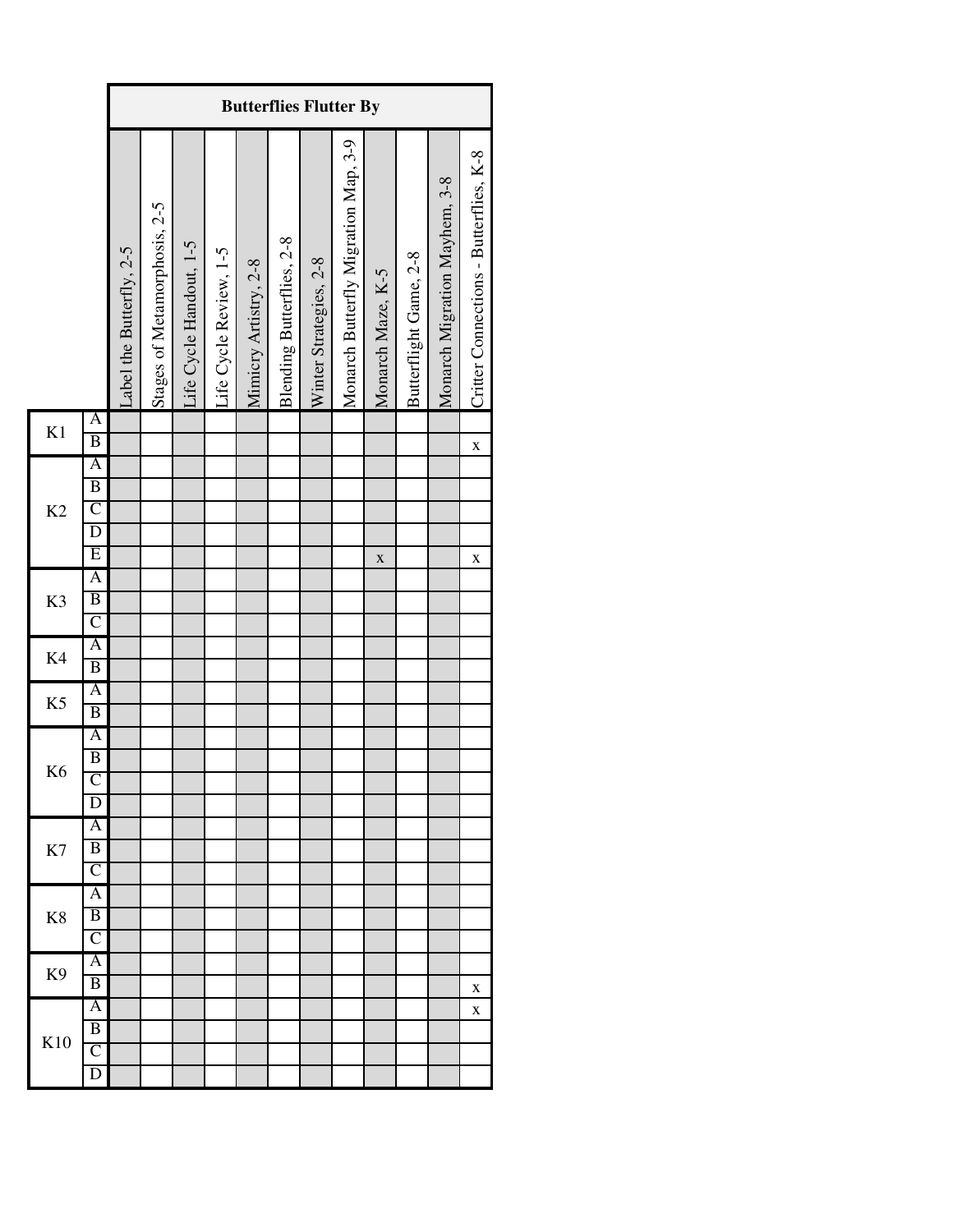|       |                                                                         |                          | <b>Butterflies Flutter By</b> |                                                  |                                                              |                       |                           |                        |                                      |                   |                        |                               |                                        |  |
|-------|-------------------------------------------------------------------------|--------------------------|-------------------------------|--------------------------------------------------|--------------------------------------------------------------|-----------------------|---------------------------|------------------------|--------------------------------------|-------------------|------------------------|-------------------------------|----------------------------------------|--|
|       |                                                                         | Label the Butterfly, 2-5 | Stages of Metamorphosis, 2-5  | Life Cycle Handout, 1-5                          | Life Cycle Review, 1-5                                       | Mimicry Artistry, 2-8 | Blending Butterflies, 2-8 | Winter Strategies, 2-8 | Monarch Butterfly Migration Map, 3-9 | Monarch Maze, K-5 | Butterflight Game, 2-8 | Monarch Migration Mayhem, 3-8 | Critter Connections - Butterflies, K-8 |  |
| 1.1   | $\overline{\mathbf{A}}$<br>$\overline{B}$                               |                          |                               | $\mathbf{\bar{X}}$                               |                                                              |                       |                           |                        |                                      |                   |                        |                               | $\bf{X}$                               |  |
| 1.2   | $\mathbf{A}$<br>$\overline{B}$<br>$\overline{C}$<br>$\overline{D}$<br>E |                          |                               | $\mathbf X$<br>$\mathbf X$<br>$\mathbf{\bar{X}}$ | $\mathbf{\bar{X}}$<br>$\mathbf X$<br>$\mathbf{\overline{X}}$ |                       |                           |                        |                                      | $\mathbf X$       |                        |                               | X                                      |  |
| 1.3   | A<br>$\overline{B}$<br>$\overline{C}$                                   |                          |                               |                                                  |                                                              |                       |                           |                        |                                      |                   |                        |                               |                                        |  |
| 1.4   | A<br>$\overline{B}$                                                     |                          |                               |                                                  |                                                              |                       |                           |                        |                                      |                   |                        |                               |                                        |  |
| 1.5   | A<br>$\overline{B}$<br>$\overline{C}$                                   |                          |                               |                                                  |                                                              |                       |                           |                        |                                      |                   |                        |                               |                                        |  |
| 1.6   | $\mathbf{A}$<br>$\overline{B}$<br>$\overline{\rm C}$                    |                          |                               |                                                  |                                                              |                       |                           |                        |                                      |                   |                        |                               |                                        |  |
| 1.7   | A<br>$\overline{B}$<br>$\overline{\text{C}}$                            |                          |                               |                                                  |                                                              |                       |                           |                        |                                      |                   |                        |                               |                                        |  |
| 1.8   | A<br>B<br>C<br>$\overline{\text{D}}$                                    |                          |                               |                                                  |                                                              |                       |                           |                        |                                      |                   |                        |                               |                                        |  |
| 1.9   | A<br>$\overline{B}$<br>$\overline{\text{C}}$                            |                          |                               |                                                  | $\mathbf X$                                                  |                       |                           |                        |                                      | $\mathbf X$       |                        |                               | X                                      |  |
| 1.10. | A<br>$\overline{B}$<br>$\overline{\mathsf{C}}$<br>D                     |                          |                               | $\mathbf X$                                      | X                                                            |                       |                           |                        |                                      |                   |                        |                               | X                                      |  |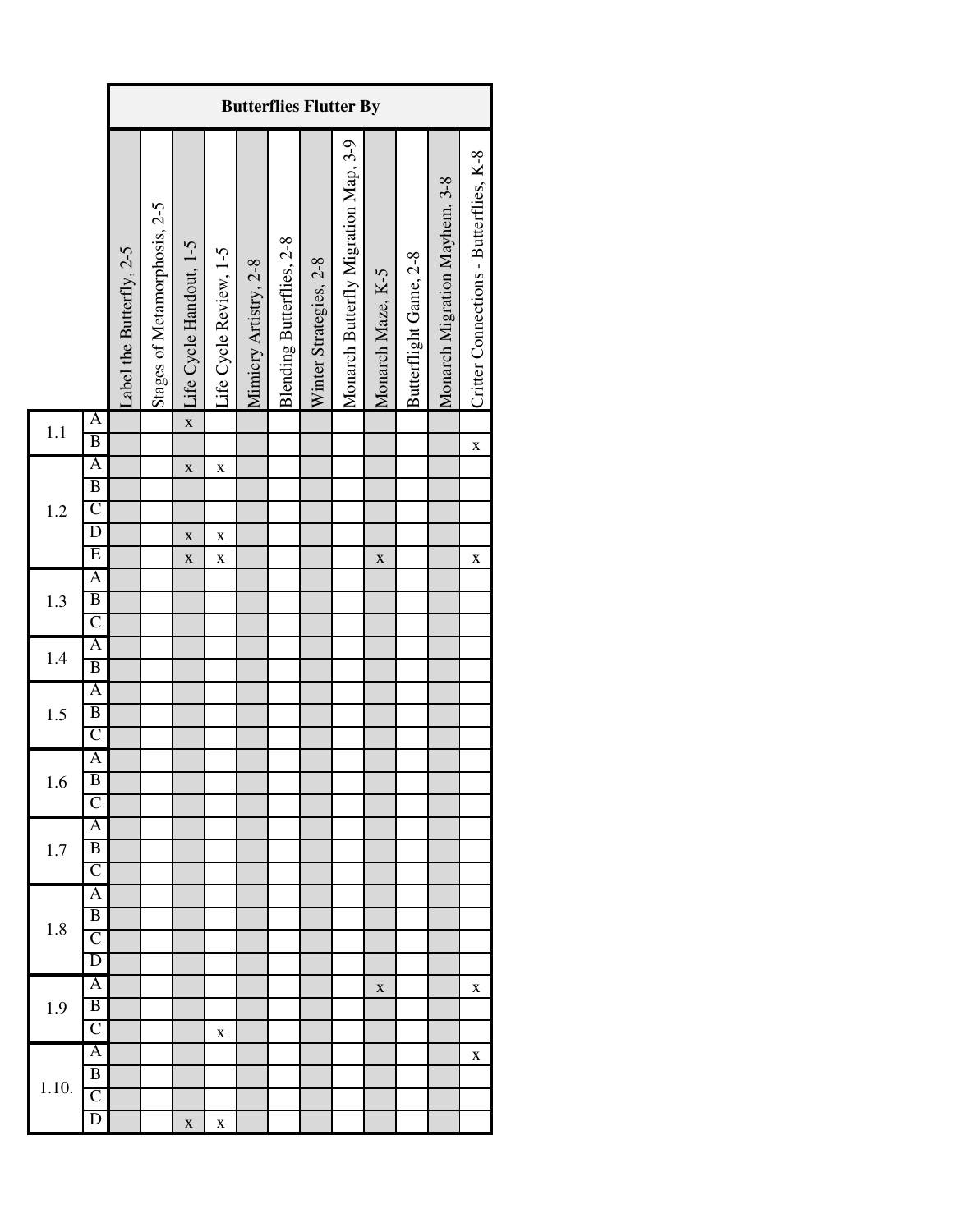|       |                                                                                                        |                          | <b>Butterflies Flutter By</b> |                                           |                                            |                       |                           |                            |                                      |                   |                        |                               |                                        |  |
|-------|--------------------------------------------------------------------------------------------------------|--------------------------|-------------------------------|-------------------------------------------|--------------------------------------------|-----------------------|---------------------------|----------------------------|--------------------------------------|-------------------|------------------------|-------------------------------|----------------------------------------|--|
|       |                                                                                                        | Label the Butterfly, 2-5 | Stages of Metamorphosis, 2-5  | Life Cycle Handout, 1-5                   | Life Cycle Review, 1-5                     | Mimicry Artistry, 2-8 | Blending Butterflies, 2-8 | Winter Strategies, 2-8     | Monarch Butterfly Migration Map, 3-9 | Monarch Maze, K-5 | Butterflight Game, 2-8 | Monarch Migration Mayhem, 3-8 | Critter Connections - Butterflies, K-8 |  |
| 2.1   | A<br>$\overline{B}$                                                                                    | $\mathbf{\bar{X}}$       |                               | $\mathbf{\bar{X}}$                        | $\mathbf{x}$                               |                       | $\mathbf{\bar{X}}$        |                            |                                      |                   |                        |                               | $\mathbf X$                            |  |
| 2.2   | $\mathbf{A}$<br>$\overline{B}$<br>$\overline{C}$<br>$\overline{D}$<br>$\overline{E}$<br>$\overline{F}$ |                          |                               | $\mathbf X$<br>$\mathbf X$<br>$\mathbf X$ | $\mathbf{\bar{X}}$<br>$\bf{X}$<br>$\bf{X}$ | $\mathbf X$           | $\bf{X}$<br>X             | $\mathbf X$<br>$\mathbf X$ |                                      | $\mathbf X$       |                        |                               | $\mathbf X$                            |  |
| 2.3   | A<br>$\overline{B}$<br>$\overline{C}$                                                                  |                          |                               |                                           |                                            |                       |                           |                            |                                      |                   |                        |                               |                                        |  |
| 2.4   | A<br>$\overline{B}$                                                                                    |                          |                               |                                           | $\bf{X}$                                   |                       |                           |                            |                                      |                   |                        |                               |                                        |  |
| 2.5   | $\overline{A}$<br>$\overline{B}$<br>$\overline{C}$<br>$\overline{\mathrm{D}}$                          |                          |                               |                                           |                                            |                       |                           |                            |                                      |                   |                        |                               |                                        |  |
| 2.6   | A<br>B<br>$\overline{\text{C}}$                                                                        |                          |                               |                                           |                                            |                       |                           |                            |                                      |                   |                        |                               |                                        |  |
| 2.7   | $\overline{\mathbf{A}}$<br>B<br>$\overline{\rm C}$                                                     |                          |                               |                                           |                                            |                       |                           |                            |                                      |                   |                        |                               |                                        |  |
| 2.8   | $\overline{\rm A}$<br>B<br>$\overline{\rm C}$                                                          |                          |                               |                                           |                                            |                       |                           |                            |                                      |                   |                        |                               |                                        |  |
| 2.9   | A<br>B<br>$\overline{\rm C}$                                                                           |                          |                               |                                           | X                                          |                       | X                         | $\mathbf X$                |                                      | X<br>$\mathbf X$  | X                      |                               | X<br>X                                 |  |
| 2.10. | $\overline{\mathbf{A}}$<br>$\overline{\mathbf{B}}$<br>$\overline{\rm C}$                               | $\mathbf X$              | X                             | $\mathbf X$                               | X                                          | $\mathbf X$           | X                         |                            |                                      |                   |                        |                               | X                                      |  |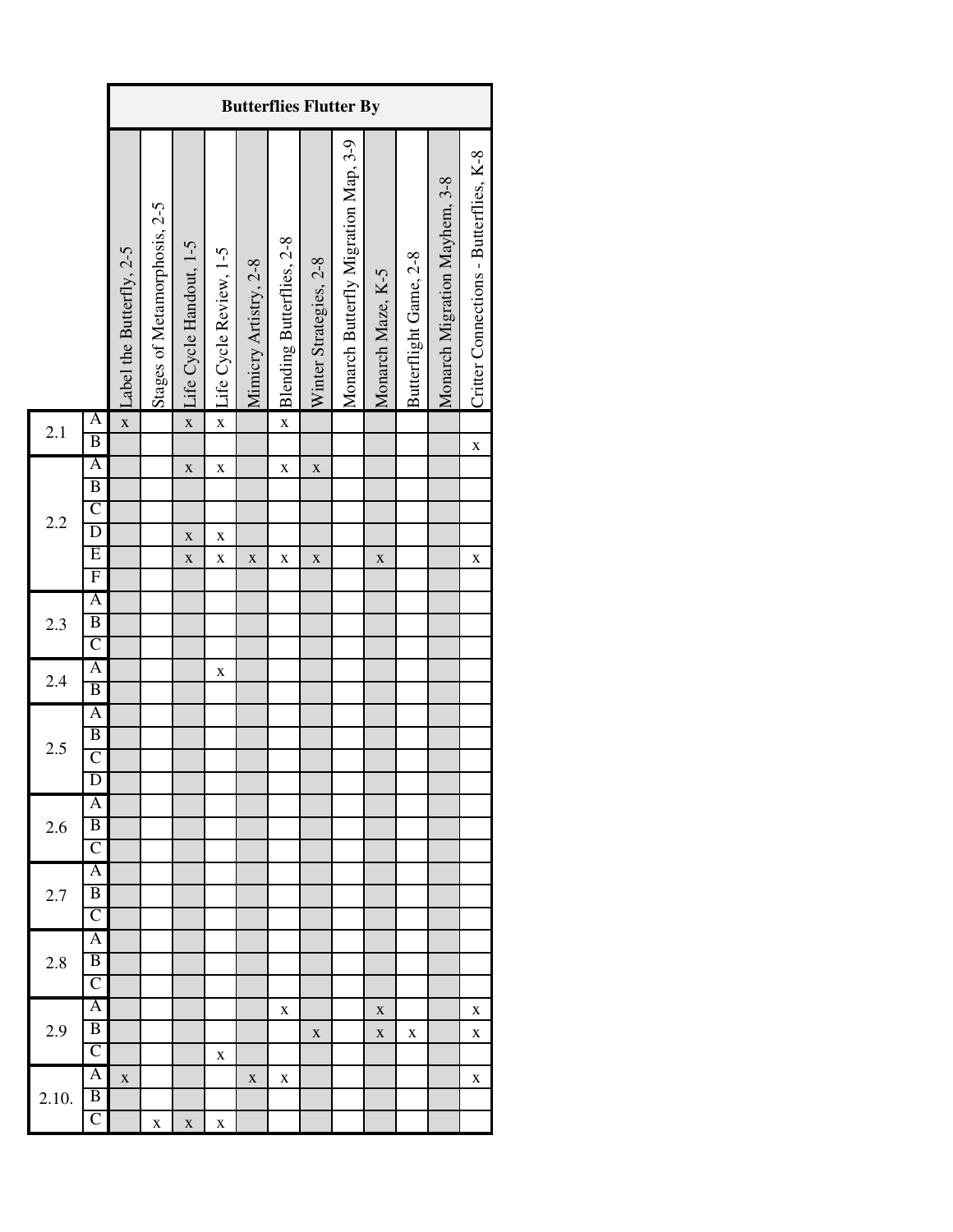|                  |                              |                          | <b>Butterflies Flutter By</b> |                         |                        |                       |                           |                        |                                      |                   |                        |                               |                                        |  |
|------------------|------------------------------|--------------------------|-------------------------------|-------------------------|------------------------|-----------------------|---------------------------|------------------------|--------------------------------------|-------------------|------------------------|-------------------------------|----------------------------------------|--|
|                  |                              | Label the Butterfly, 2-5 | Stages of Metamorphosis, 2-5  | Life Cycle Handout, 1-5 | Life Cycle Review, 1-5 | Mimicry Artistry, 2-8 | Blending Butterflies, 2-8 | Winter Strategies, 2-8 | Monarch Butterfly Migration Map, 3-9 | Monarch Maze, K-5 | Butterflight Game, 2-8 | Monarch Migration Mayhem, 3-8 | Critter Connections - Butterflies, K-8 |  |
| 3.1              | A<br>$\overline{B}$          | $\mathbf{\bar{X}}$       |                               | $\mathbf{\bar{X}}$      | $\mathbf{\bar{X}}$     |                       | $\mathbf X$               |                        | $\mathbf{\bar{X}}$                   |                   | $\mathbf{\bar{X}}$     | $\mathbf{\bar{X}}$            |                                        |  |
|                  | A                            |                          |                               | $\mathbf X$             | $\mathbf X$            |                       | $\bf{X}$                  | $\mathbf X$            | $\bf{X}$                             |                   | $\mathbf X$            | $\mathbf X$                   | $\bf{X}$                               |  |
|                  | $\overline{B}$               |                          |                               |                         |                        |                       |                           |                        |                                      |                   |                        |                               |                                        |  |
|                  | $\overline{C}$               |                          |                               |                         | $\bf{X}$               |                       |                           |                        | $\bf{X}$                             |                   |                        |                               |                                        |  |
| 3.2              | $\overline{\mathrm{D}}$      |                          |                               | $\mathbf X$             | $\bf{X}$               |                       |                           |                        | $\bf{X}$                             |                   | $\mathbf X$            | $\mathbf X$                   |                                        |  |
|                  | E                            |                          |                               |                         |                        |                       |                           |                        |                                      |                   |                        |                               |                                        |  |
|                  | $\overline{F}$               |                          |                               | $\mathbf X$             | $\bf{X}$               | $\mathbf X$           | $\mathbf X$               | $\mathbf X$            | $\mathbf X$                          | $\mathbf X$       | $\mathbf X$            | $\mathbf X$                   | X                                      |  |
|                  | A                            |                          |                               | $\mathbf X$             | $\bf{X}$               | $\mathbf X$           | $\mathbf X$               | $\mathbf X$            | $\bf{X}$                             |                   | $\mathbf X$            | $\mathbf X$                   |                                        |  |
| 3.3              | $\overline{B}$               |                          |                               | $\mathbf X$             | $\mathbf X$            |                       |                           |                        |                                      |                   |                        |                               |                                        |  |
|                  | $\overline{C}$               |                          |                               |                         |                        |                       |                           |                        |                                      |                   |                        | $\mathbf X$                   |                                        |  |
| $\overline{3.4}$ | A                            |                          |                               |                         |                        |                       |                           |                        |                                      |                   |                        |                               |                                        |  |
|                  | A                            |                          |                               |                         |                        |                       |                           |                        |                                      |                   |                        |                               |                                        |  |
|                  | $\overline{B}$               |                          |                               |                         |                        |                       |                           |                        |                                      |                   |                        |                               |                                        |  |
| 3.5              | $\overline{C}$               |                          |                               |                         |                        |                       |                           |                        |                                      |                   |                        |                               |                                        |  |
|                  | $\overline{D}$               |                          |                               |                         |                        |                       |                           |                        |                                      |                   |                        |                               |                                        |  |
|                  | A                            |                          |                               |                         |                        |                       |                           |                        |                                      |                   |                        |                               |                                        |  |
| 3.6              | B                            |                          |                               |                         |                        |                       |                           |                        |                                      |                   |                        |                               |                                        |  |
|                  | $\overline{\rm C}$           |                          |                               |                         |                        |                       |                           |                        |                                      |                   |                        |                               |                                        |  |
|                  | $\overline{\mathbf{A}}$      |                          |                               |                         |                        |                       |                           |                        |                                      |                   |                        |                               |                                        |  |
| 3.7              | $\overline{B}$               |                          |                               |                         |                        |                       |                           |                        |                                      |                   |                        |                               |                                        |  |
|                  | $\overline{\mathsf{C}}$      |                          |                               |                         |                        |                       |                           |                        |                                      |                   |                        |                               |                                        |  |
|                  | D                            |                          |                               |                         |                        |                       |                           |                        |                                      |                   |                        |                               |                                        |  |
|                  | $\overline{\mathbf{A}}$      |                          |                               |                         |                        |                       |                           |                        |                                      |                   |                        |                               |                                        |  |
| 3.8              | B                            |                          |                               |                         |                        |                       |                           |                        |                                      |                   |                        |                               |                                        |  |
|                  | $\overline{C}$               |                          |                               |                         |                        |                       |                           |                        |                                      |                   |                        |                               |                                        |  |
|                  | D                            |                          |                               |                         |                        |                       |                           |                        |                                      |                   |                        |                               |                                        |  |
|                  | $\overline{\mathbf{A}}$<br>B |                          |                               |                         | X                      |                       | X                         | $\mathbf X$            |                                      | X                 | X                      | $\mathbf X$                   | X                                      |  |
| 3.9              | $\overline{\text{C}}$        |                          |                               |                         |                        |                       |                           |                        |                                      |                   |                        |                               |                                        |  |
|                  | $\overline{\mathbf{A}}$      |                          |                               |                         |                        |                       |                           |                        |                                      |                   | X                      | $\mathbf X$                   |                                        |  |
| 3.10.            | B                            | $\mathbf X$              |                               | $\mathbf X$             | $\mathbf X$            | $\mathbf X$           | X                         |                        |                                      |                   | X                      | $\mathbf X$                   | X                                      |  |
|                  |                              |                          | X                             | $\mathbf X$             | X                      |                       |                           |                        |                                      |                   |                        |                               |                                        |  |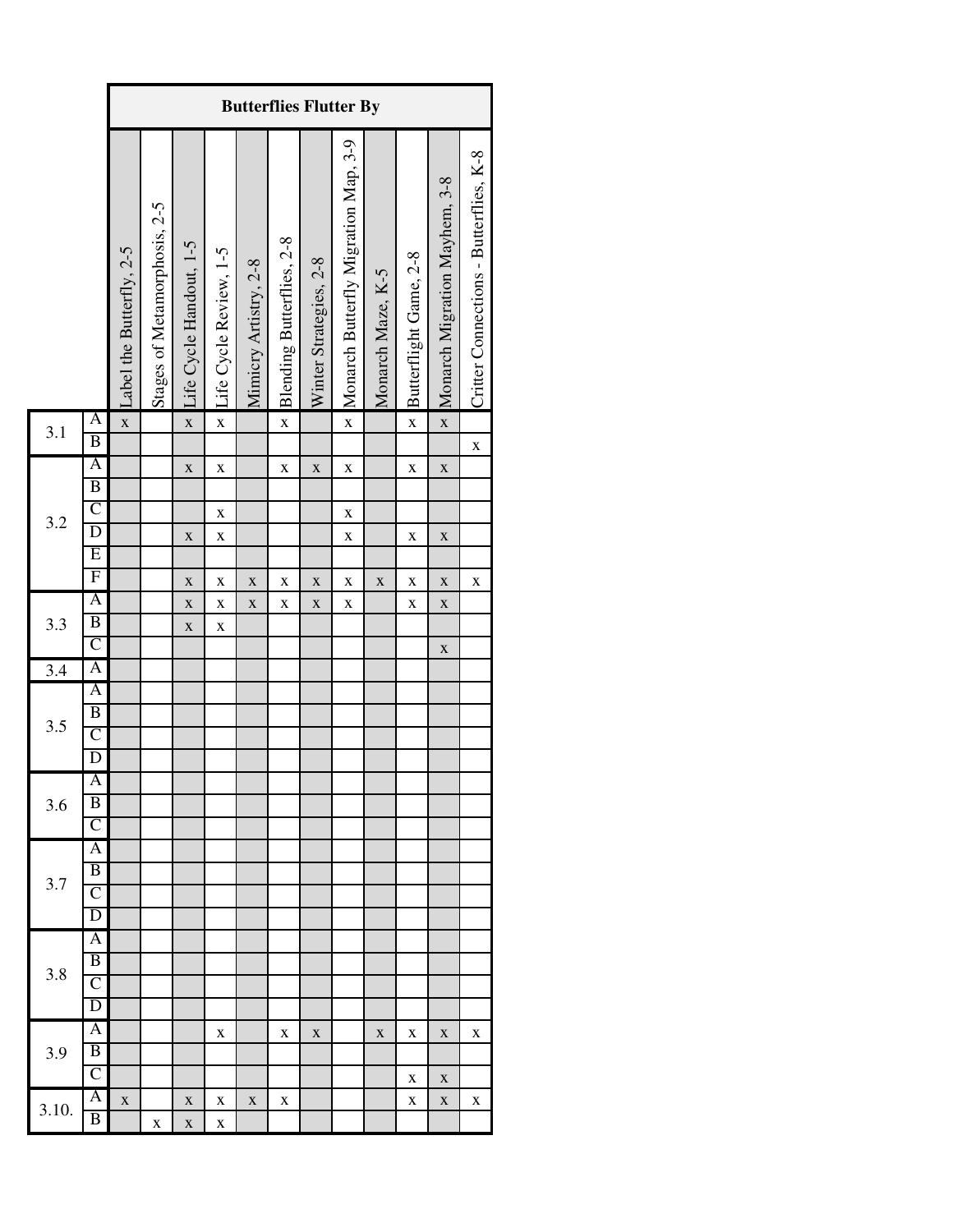|                          |                                                                                                                                                                       |                          | <b>Butterflies Flutter By</b> |                                                                   |                                                                               |                            |                                        |                                           |                                                      |                   |                        |                                                                         |                                        |  |
|--------------------------|-----------------------------------------------------------------------------------------------------------------------------------------------------------------------|--------------------------|-------------------------------|-------------------------------------------------------------------|-------------------------------------------------------------------------------|----------------------------|----------------------------------------|-------------------------------------------|------------------------------------------------------|-------------------|------------------------|-------------------------------------------------------------------------|----------------------------------------|--|
|                          |                                                                                                                                                                       | Label the Butterfly, 2-5 | Stages of Metamorphosis, 2-5  | Life Cycle Handout, 1-5                                           | Life Cycle Review, 1-5                                                        | Mimicry Artistry, 2-8      | Blending Butterflies, 2-8              | Winter Strategies, 2-8                    | Monarch Butterfly Migration Map, 3-9                 | Monarch Maze, K-5 | Butterflight Game, 2-8 | Monarch Migration Mayhem, 3-8                                           | Critter Connections - Butterflies, K-8 |  |
| 4.1                      | A<br>$\overline{B}$                                                                                                                                                   | $\bar{\mathbf{X}}$       |                               | $\mathbf X$                                                       | $\mathbf X$                                                                   |                            | $\mathbf{\bar{X}}$                     |                                           | $\mathbf{\bar{X}}$                                   |                   | $\mathbf{\bar{X}}$     | $\mathbf X$                                                             | X                                      |  |
| 4.2<br>4.3<br>4.4<br>4.5 | A<br>$\overline{B}$<br>$\overline{C}$<br>$\overline{D}$<br>$\overline{E}$<br>$\overline{F}$<br>A<br>$\overline{B}$<br>$\overline{C}$<br>A<br>A<br>$\overline{B}$<br>A |                          |                               | $\mathbf X$<br>$\mathbf X$<br>$\bf{X}$<br>$\bf{X}$<br>$\mathbf X$ | $\mathbf X$<br>$\mathbf X$<br>$\bf{X}$<br>$\bf{X}$<br>$\bf{X}$<br>$\mathbf X$ | $\mathbf X$<br>$\mathbf X$ | $\bf{X}$<br>$\mathbf X$<br>$\mathbf X$ | $\mathbf X$<br>$\mathbf X$<br>$\mathbf X$ | $\bf{X}$<br>$\bf{X}$<br>$\mathbf X$<br>X<br>$\bf{X}$ | $\mathbf X$       | X<br>X<br>X<br>X       | $\mathbf X$<br>$\mathbf X$<br>$\mathbf X$<br>$\mathbf X$<br>$\mathbf X$ | $\bf{X}$                               |  |
| 4.6<br>4.7               | $\overline{B}$<br>$\overline{\text{C}}$<br>D<br>A<br>B                                                                                                                |                          |                               |                                                                   |                                                                               |                            |                                        |                                           |                                                      |                   |                        |                                                                         |                                        |  |
| 4.8                      | $\overline{\rm C}$<br>A<br>B<br>$\overline{\mathsf{C}}$                                                                                                               |                          |                               |                                                                   |                                                                               |                            |                                        |                                           |                                                      |                   |                        |                                                                         |                                        |  |
| 4.9                      | Ā<br>B                                                                                                                                                                |                          |                               |                                                                   |                                                                               |                            |                                        |                                           |                                                      |                   |                        |                                                                         |                                        |  |
| 4.10.                    | A<br>B<br>$\overline{C}$                                                                                                                                              | X                        | X                             | X<br>$\mathbf X$                                                  | х<br>X                                                                        | X                          | X<br>X                                 |                                           |                                                      |                   | X                      | $\mathbf X$                                                             | X                                      |  |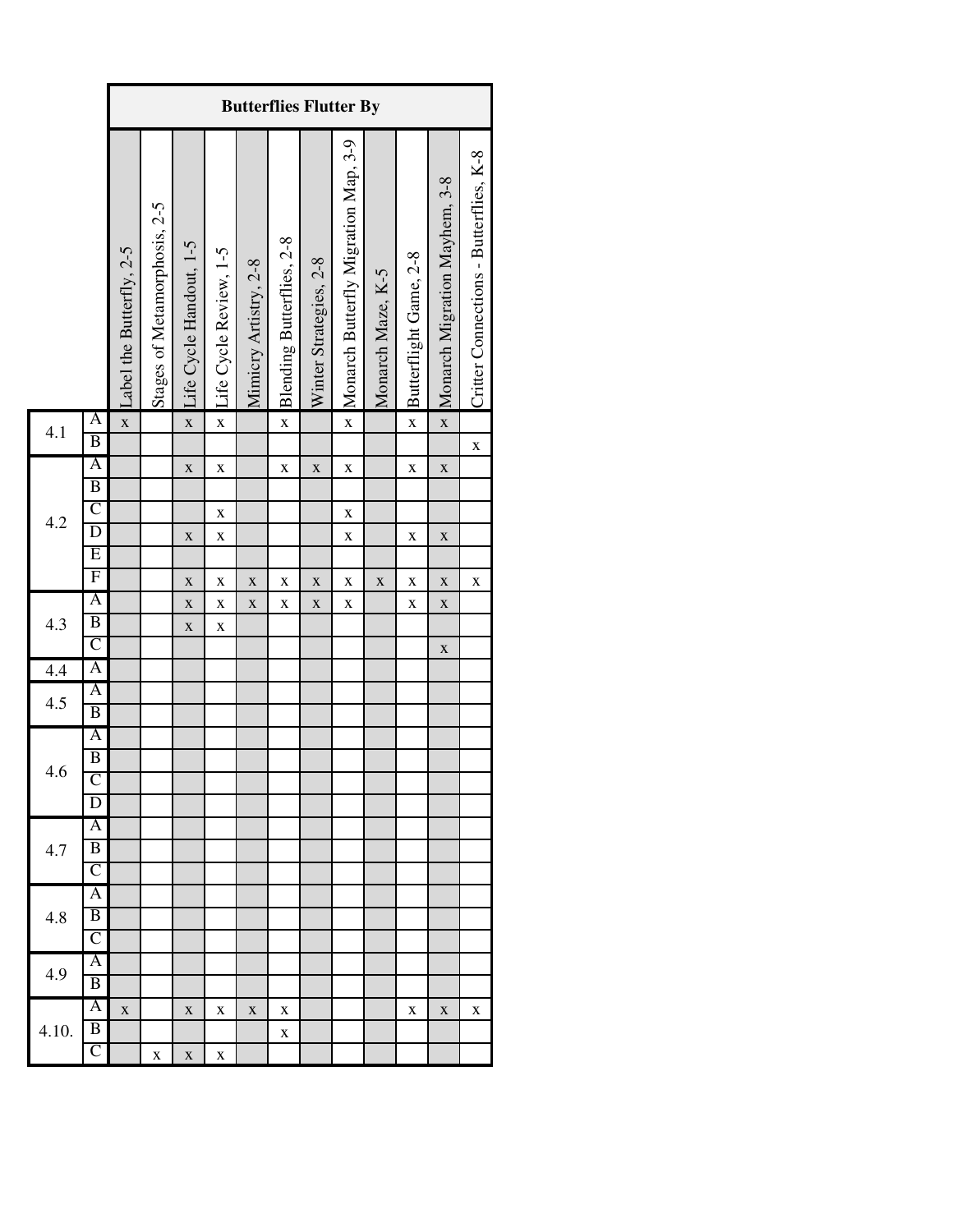|                  |                                                                                                                                           |                          | <b>Butterflies Flutter By</b> |                                                                         |                                                                                              |                            |                                           |                                           |                                                                      |                   |                                      |                                                          |                                        |  |
|------------------|-------------------------------------------------------------------------------------------------------------------------------------------|--------------------------|-------------------------------|-------------------------------------------------------------------------|----------------------------------------------------------------------------------------------|----------------------------|-------------------------------------------|-------------------------------------------|----------------------------------------------------------------------|-------------------|--------------------------------------|----------------------------------------------------------|----------------------------------------|--|
|                  |                                                                                                                                           | Label the Butterfly, 2-5 | Stages of Metamorphosis, 2-5  | Life Cycle Handout, 1-5                                                 | Life Cycle Review, 1-5                                                                       | Mimicry Artistry, 2-8      | Blending Butterflies, 2-8                 | Winter Strategies, 2-8                    | Monarch Butterfly Migration Map, 3-9                                 | Monarch Maze, K-5 | Butterflight Game, 2-8               | Monarch Migration Mayhem, 3-8                            | Critter Connections - Butterflies, K-8 |  |
| 5.1              | A<br>$\overline{B}$                                                                                                                       | $\mathbf{\bar{X}}$       |                               | $\mathbf{\bar{X}}$                                                      | $\mathbf{\bar{X}}$                                                                           |                            | $\mathbf X$                               |                                           | $\mathbf{\bar{X}}$                                                   |                   | $\mathbf{\bar{X}}$                   | $\mathbf{\bar{X}}$                                       | X                                      |  |
| 5.2<br>5.3       | $\mathbf{A}$<br>$\overline{B}$<br>$\overline{C}$<br>$\overline{\mathrm{D}}$<br>Ε<br>$\overline{F}$<br>G<br>$\mathbf{A}$<br>$\overline{B}$ |                          |                               | $\mathbf X$<br>$\mathbf X$<br>$\mathbf X$<br>$\mathbf X$<br>$\mathbf X$ | $\mathbf X$<br>$\mathbf X$<br>$\bf{X}$<br>$\bf{X}$<br>$\bf{X}$<br>$\mathbf X$<br>$\mathbf X$ | $\mathbf X$<br>$\mathbf X$ | $\mathbf X$<br>$\mathbf X$<br>$\mathbf X$ | $\mathbf X$<br>$\mathbf X$<br>$\mathbf X$ | $\mathbf X$<br>$\mathbf X$<br>$\mathbf X$<br>$\bf{X}$<br>$\mathbf X$ | $\mathbf X$       | $\mathbf X$<br>$\mathbf X$<br>X<br>X | $\mathbf X$<br>$\mathbf X$<br>$\mathbf X$<br>$\mathbf X$ | X                                      |  |
| $\overline{5.4}$ | $\overline{C}$<br>A                                                                                                                       |                          |                               |                                                                         |                                                                                              |                            |                                           |                                           |                                                                      |                   |                                      | $\mathbf X$                                              |                                        |  |
| 5.5              | A<br>$\overline{B}$<br>$\overline{C}$                                                                                                     |                          |                               |                                                                         |                                                                                              |                            |                                           |                                           |                                                                      |                   |                                      |                                                          |                                        |  |
| 5.6              | A<br>B<br>$\overline{\mathsf{C}}$<br>D                                                                                                    |                          |                               |                                                                         |                                                                                              |                            |                                           |                                           |                                                                      |                   |                                      |                                                          |                                        |  |
| 5.7              | Ā<br>B                                                                                                                                    |                          |                               |                                                                         |                                                                                              |                            |                                           |                                           |                                                                      |                   |                                      |                                                          |                                        |  |
| 5.8              | A<br>$\overline{\mathrm{B}}$<br>$\overline{\mathsf{C}}$<br>D                                                                              |                          |                               |                                                                         |                                                                                              |                            |                                           |                                           |                                                                      |                   |                                      |                                                          |                                        |  |
| 5.9              | A<br>B<br>$\overline{\text{C}}$<br>D                                                                                                      |                          |                               |                                                                         | X                                                                                            |                            | X                                         | X                                         |                                                                      | X                 | х<br>X                               | X<br>X                                                   | х                                      |  |
| 5.10.            | $\overline{\mathbf{A}}$<br>B                                                                                                              | $\overline{\mathbf{X}}$  |                               | $\mathbf X$                                                             | X                                                                                            | $\mathbf X$                | X<br>X                                    |                                           |                                                                      |                   | X                                    | $\mathbf X$                                              | X                                      |  |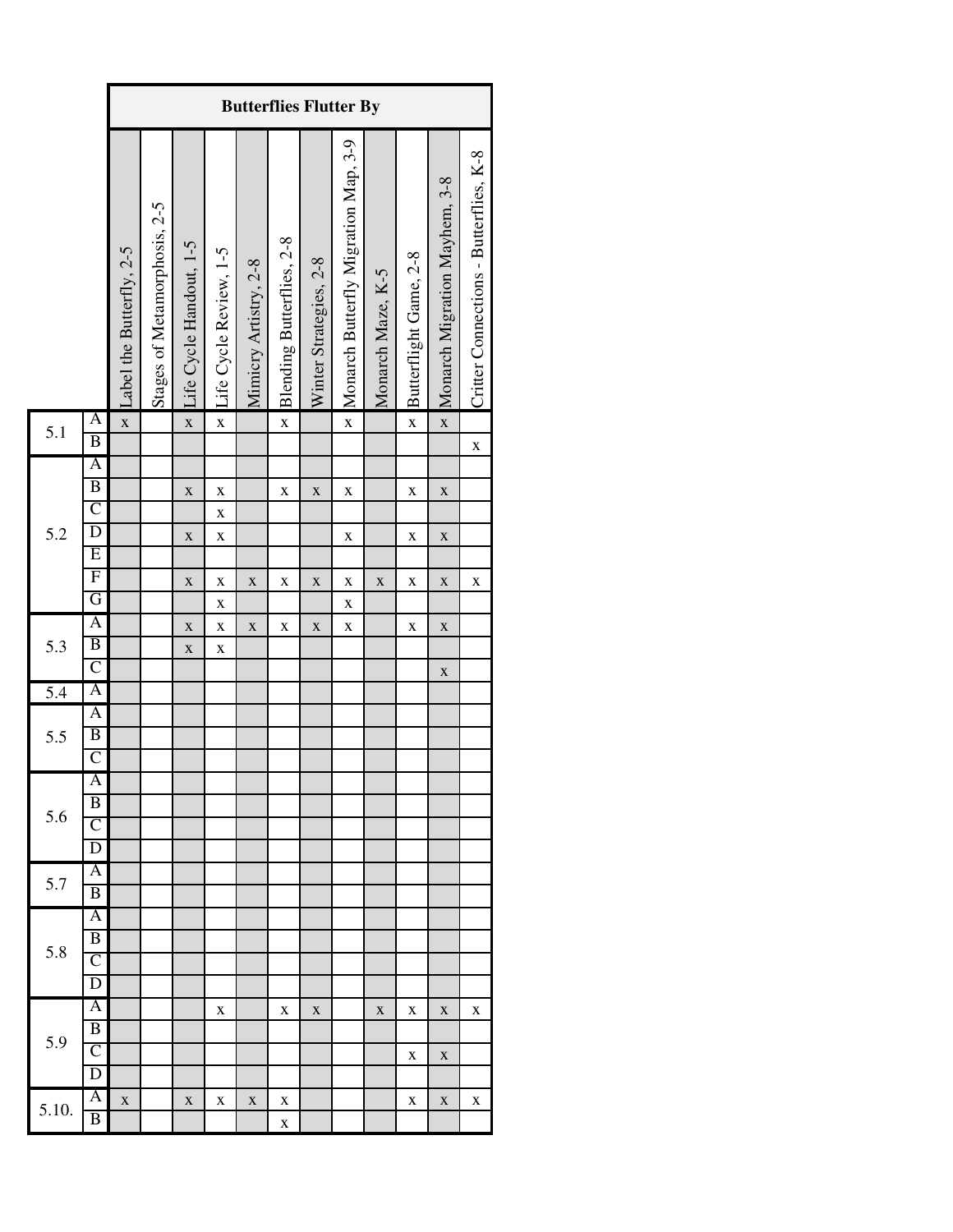|       |                                                                               |                          | <b>Butterflies Flutter By</b> |                         |                        |                       |                             |                        |                                        |                   |                         |                                 |                                        |
|-------|-------------------------------------------------------------------------------|--------------------------|-------------------------------|-------------------------|------------------------|-----------------------|-----------------------------|------------------------|----------------------------------------|-------------------|-------------------------|---------------------------------|----------------------------------------|
|       |                                                                               | Label the Butterfly, 2-5 | Stages of Metamorphosis, 2-5  | Life Cycle Handout, 1-5 | Life Cycle Review, 1-5 | Mimicry Artistry, 2-8 | × Blending Butterflies, 2-8 | Winter Strategies, 2-8 | × Monarch Butterfly Migration Map, 3-9 | Monarch Maze, K-5 | Butterflight Game, 2-8  | × Monarch Migration Mayhem, 3-8 | Critter Connections - Butterflies, K-8 |
| 6.1   | A<br>$\overline{B}$                                                           |                          |                               |                         |                        |                       |                             |                        |                                        |                   | $\overline{\mathbf{x}}$ |                                 | $\mathbf x$                            |
| 6.2   | $\mathbf{A}$<br>$\overline{B}$<br>$\overline{C}$<br>$\frac{D}{E}$             |                          |                               |                         |                        |                       | X                           | X                      | X<br>X                                 |                   | X                       | X                               |                                        |
| 6.3   | $\overline{A}$<br>$\overline{B}$<br>$\overline{C}$<br>$\overline{\mathbf{D}}$ |                          |                               |                         |                        | X<br>X                | X<br>X                      | X<br>$\mathbf x$       | X<br>X                                 |                   | X<br>X                  | X<br>X                          | X                                      |
| 6.4   | A<br>$\overline{B}$                                                           |                          |                               |                         |                        |                       |                             |                        |                                        |                   |                         | X                               |                                        |
| 6.5   | A<br>$\overline{B}$<br>$\overline{C}$                                         |                          |                               |                         |                        |                       |                             |                        |                                        |                   |                         |                                 |                                        |
| 6.6   | $\overline{A}$<br>$\overline{B}$<br>$\overline{C}$                            |                          |                               |                         |                        |                       |                             |                        |                                        |                   |                         |                                 |                                        |
| 6.7   | A                                                                             |                          |                               |                         |                        |                       |                             |                        |                                        |                   |                         |                                 |                                        |
| 6.8   | $\overline{A}$<br>$\overline{B}$<br>$\overline{C}$<br>D<br>E                  |                          |                               |                         |                        |                       |                             |                        |                                        |                   |                         |                                 |                                        |
| 6.9   | A<br>B<br>$\overline{C}$                                                      |                          |                               |                         |                        |                       |                             |                        |                                        |                   |                         |                                 |                                        |
| 6.10. | A<br>$\overline{B}$<br>$\overline{\rm c}$<br>$\overline{\text{D}}$            |                          |                               |                         |                        |                       |                             |                        |                                        |                   |                         |                                 |                                        |
| 6.11  | A<br>$\overline{B}$<br>$\mathcal{C}$                                          |                          |                               |                         |                        |                       |                             |                        |                                        |                   |                         |                                 |                                        |
| 6.12  | A<br>B<br>$\mathcal{C}$<br>D                                                  |                          |                               |                         |                        |                       |                             |                        |                                        |                   |                         |                                 |                                        |
|       | E<br>F                                                                        |                          |                               |                         |                        |                       | X                           |                        |                                        |                   |                         |                                 | X                                      |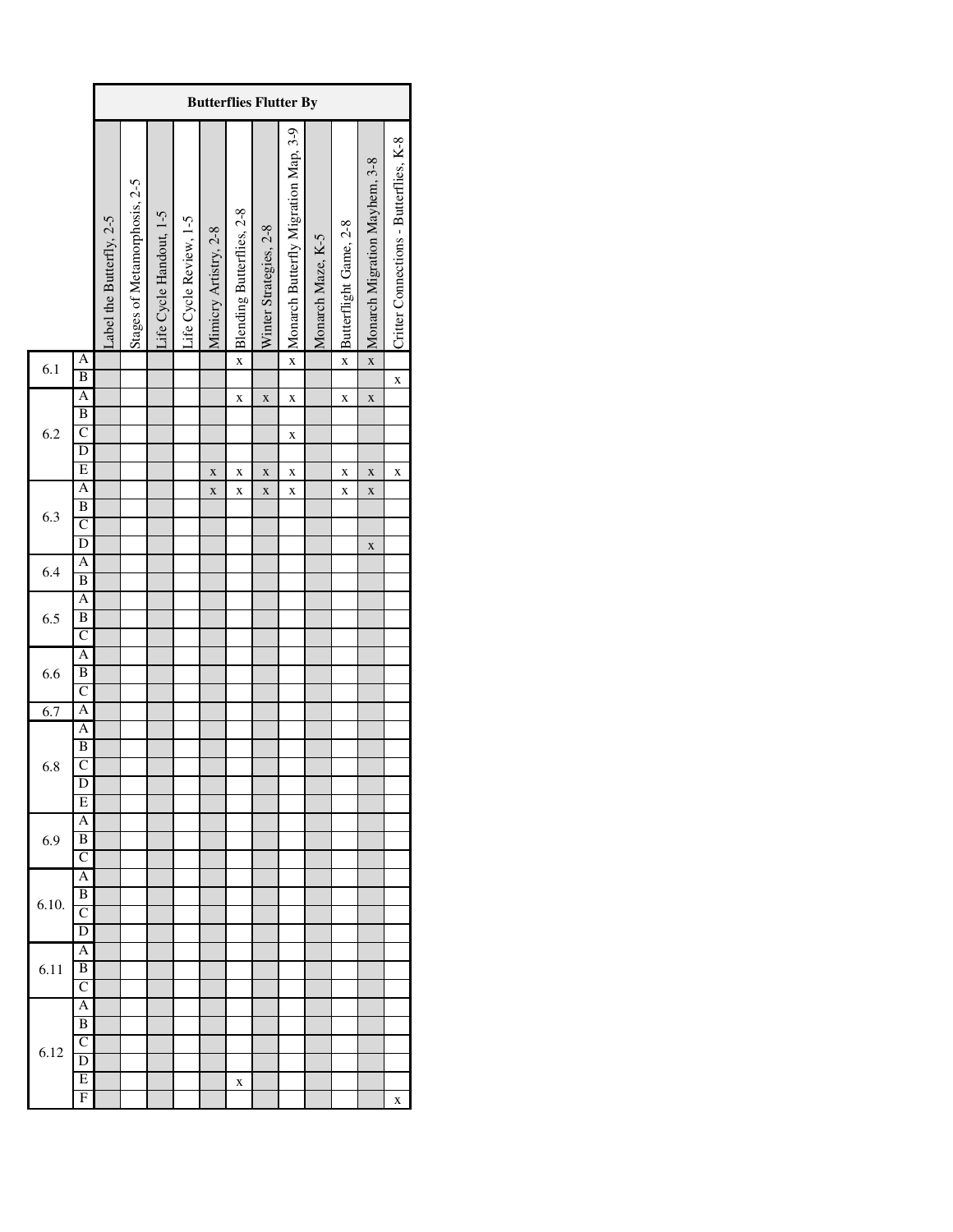|       |                                  |                         | <b>Butterflies Flutter By</b> |                         |                        |                       |                           |                        |                                      |                   |                         |                               |                                        |
|-------|----------------------------------|-------------------------|-------------------------------|-------------------------|------------------------|-----------------------|---------------------------|------------------------|--------------------------------------|-------------------|-------------------------|-------------------------------|----------------------------------------|
|       |                                  | abel the Butterfly, 2-5 | Stages of Metamorphosis, 2-5  | Life Cycle Handout, 1-5 | life Cycle Review, 1-5 | Mimicry Artistry, 2-8 | Blending Butterflies, 2-8 | Winter Strategies, 2-8 | Monarch Butterfly Migration Map, 3-9 | Monarch Maze, K-5 | Butterflight Game, 2-8  | Monarch Migration Mayhem, 3-8 | Critter Connections - Butterflies, K-8 |
| 7.1   | A                                |                         |                               |                         |                        |                       | $\overline{\mathbf{x}}$   |                        | $\overline{\mathbf{x}}$              |                   | $\overline{\mathbf{x}}$ |                               |                                        |
|       | $\overline{B}$<br>$\overline{A}$ |                         |                               |                         |                        |                       | $\mathbf x$               | $\mathbf x$            | X                                    |                   | X                       | $\mathbf X$                   | $\mathbf{x}$                           |
|       | $\overline{B}$                   |                         |                               |                         |                        |                       |                           |                        |                                      |                   |                         |                               |                                        |
| 7.2   | $\overline{C}$                   |                         |                               |                         |                        |                       |                           |                        | X                                    |                   |                         |                               |                                        |
|       | $\mathbf D$                      |                         |                               |                         |                        |                       |                           |                        |                                      |                   |                         |                               |                                        |
|       | $\overline{E}$                   |                         |                               |                         |                        | $\bf{X}$              | X                         | $\bf{X}$               | X                                    |                   | X                       | $\mathbf{x}$                  | X                                      |
|       | $\mathbf{A}$                     |                         |                               |                         |                        | $\mathbf X$           | X                         | X                      | X                                    |                   | X                       | X                             |                                        |
|       | $\overline{B}$                   |                         |                               |                         |                        |                       |                           |                        |                                      |                   |                         |                               |                                        |
| 7.3   | $\mathsf{C}$                     |                         |                               |                         |                        |                       |                           |                        |                                      |                   |                         |                               |                                        |
|       | $\mathbf D$                      |                         |                               |                         |                        |                       |                           |                        |                                      |                   |                         | $\mathbf X$                   |                                        |
| 7.4   | A                                |                         |                               |                         |                        |                       |                           |                        |                                      |                   |                         |                               |                                        |
|       | B                                |                         |                               |                         |                        |                       |                           |                        |                                      |                   |                         |                               |                                        |
| 7.5   | A                                |                         |                               |                         |                        |                       |                           |                        |                                      |                   |                         |                               |                                        |
|       | B                                |                         |                               |                         |                        |                       |                           |                        |                                      |                   |                         |                               |                                        |
| 7.6   | A                                |                         |                               |                         |                        |                       |                           |                        |                                      |                   |                         |                               |                                        |
| 7.7   | A<br>B                           |                         |                               |                         |                        |                       |                           |                        |                                      |                   |                         |                               |                                        |
|       | $\overline{A}$                   |                         |                               |                         |                        |                       |                           |                        |                                      |                   |                         |                               |                                        |
| 7.8   | $\overline{B}$                   |                         |                               |                         |                        |                       |                           |                        |                                      |                   |                         |                               |                                        |
|       | $\mathcal{C}$                    |                         |                               |                         |                        |                       |                           |                        |                                      |                   |                         |                               |                                        |
|       | A                                |                         |                               |                         |                        |                       |                           |                        |                                      |                   |                         |                               |                                        |
| 7.9   | B                                |                         |                               |                         |                        |                       |                           |                        |                                      |                   |                         |                               |                                        |
|       | A                                |                         |                               |                         |                        |                       | X                         | X                      |                                      |                   | X                       | X                             | X                                      |
| 7.10. | $\overline{B}$                   |                         |                               |                         |                        |                       |                           |                        |                                      |                   |                         |                               |                                        |
|       | $\overline{\mathsf{C}}$          |                         |                               |                         |                        |                       |                           |                        |                                      |                   |                         |                               |                                        |
|       | $\overline{A}$                   |                         |                               |                         |                        |                       |                           |                        |                                      |                   |                         |                               |                                        |
| 7.11  | B                                |                         |                               |                         |                        |                       |                           | X                      | X                                    |                   | X                       | X                             | X                                      |
|       | $\overline{\mathsf{C}}$          |                         |                               |                         |                        |                       |                           |                        |                                      |                   |                         |                               |                                        |
|       | Α                                |                         |                               |                         |                        | X                     |                           |                        |                                      |                   |                         |                               |                                        |
|       | B                                |                         |                               |                         |                        |                       |                           |                        |                                      |                   |                         |                               |                                        |
| 7.12  | $\overline{C}$                   |                         |                               |                         |                        |                       |                           |                        |                                      |                   |                         |                               |                                        |
|       | D                                |                         |                               |                         |                        |                       |                           |                        |                                      |                   |                         |                               |                                        |
|       | Ε                                |                         |                               |                         |                        |                       |                           |                        |                                      |                   |                         |                               |                                        |
|       | F                                |                         |                               |                         |                        |                       |                           |                        |                                      |                   |                         |                               |                                        |
| 7.13  | A<br>$\overline{B}$              |                         |                               |                         |                        |                       |                           |                        |                                      |                   | X                       |                               |                                        |
|       | A                                |                         |                               |                         |                        |                       |                           |                        |                                      |                   |                         |                               |                                        |
| 7.14  | $\overline{B}$                   |                         |                               |                         |                        |                       | X                         |                        |                                      |                   |                         |                               |                                        |
|       | $\overline{C}$                   |                         |                               |                         |                        |                       |                           |                        |                                      |                   |                         |                               |                                        |
|       |                                  |                         |                               |                         |                        |                       |                           |                        |                                      |                   |                         |                               |                                        |